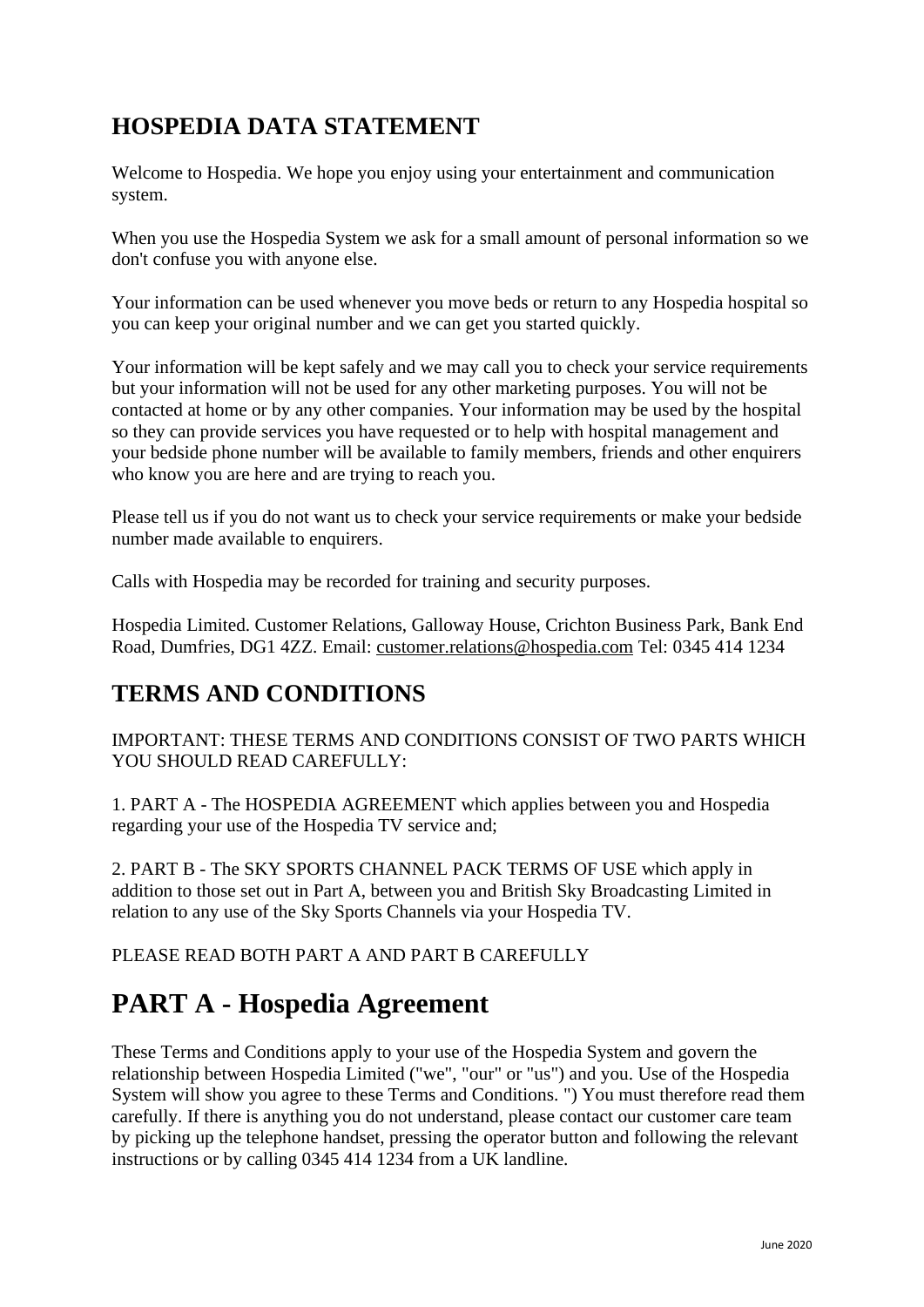# **SERVICES**

Hospedia offers a range of communication and entertainment facilities at the hospital bedside.

The services you receive will depend on the card you purchase from the vending machine or the package you select from the options presented on the screen by debit or credit card.

Some sites have Hospedia service access cards available in pre-paid denominations. The cards available will depend on the configuration of that site. If you are not sure which cards are available on your site you can check with our customer care team by picking up the telephone handset, pressing the operator button and following the relevant instructions or by calling 0345 414 1234 from a UK landline.

### **Service Options**

Depending on your service package and the facilities available at your hospital, one or more of the following services will be available.

#### **Telephone (incoming and outgoing calls)**

Subject to service availability, we agree to supply the facility to make or receive calls at your bedside (if a patient), and for others to make calls directly to you at the bedside during your stay in hospital if deemed appropriate by the NHS Trust or its representatives. Hospedia offers free unlimited outgoing calls to 01/02/03 landline numbers. No package purchase is required. Calls to mobiles (07) numbers are also included for up to 2 minutes at a time at Hospedia Sites where inclusive 01/02/03 and 07 numbers are the only accessible number ranges. In each case the call will also be subject to the service providers' access charge which should be checked with the service provider. Calls to certain numbers in the 0800, 08, 09 number ranges and premium rate services are not accessible via our system. Inclusive services are subject to limitations and fair use policies and we reserve the right to restrict access if the service is abused.

Callers from international destinations and some network providers may not be able to connect to our service. Where a call is connected the service provider may charge the caller different rates from those advertised by Hospedia, which are based on the cost of a call from a BT landline. Callers are advised to check with their local service provider.

#### **Television**

Subject to service availability, we agree to supply access to a number of television channels during your stay in hospital if deemed appropriate by the NHS Trust or its representatives.

#### **Movies**

Subject to service availability, we agree to supply access to a number of popular film choices suitable for hospital viewing during your stay in hospital if deemed appropriate by the NHS Trust or its representatives.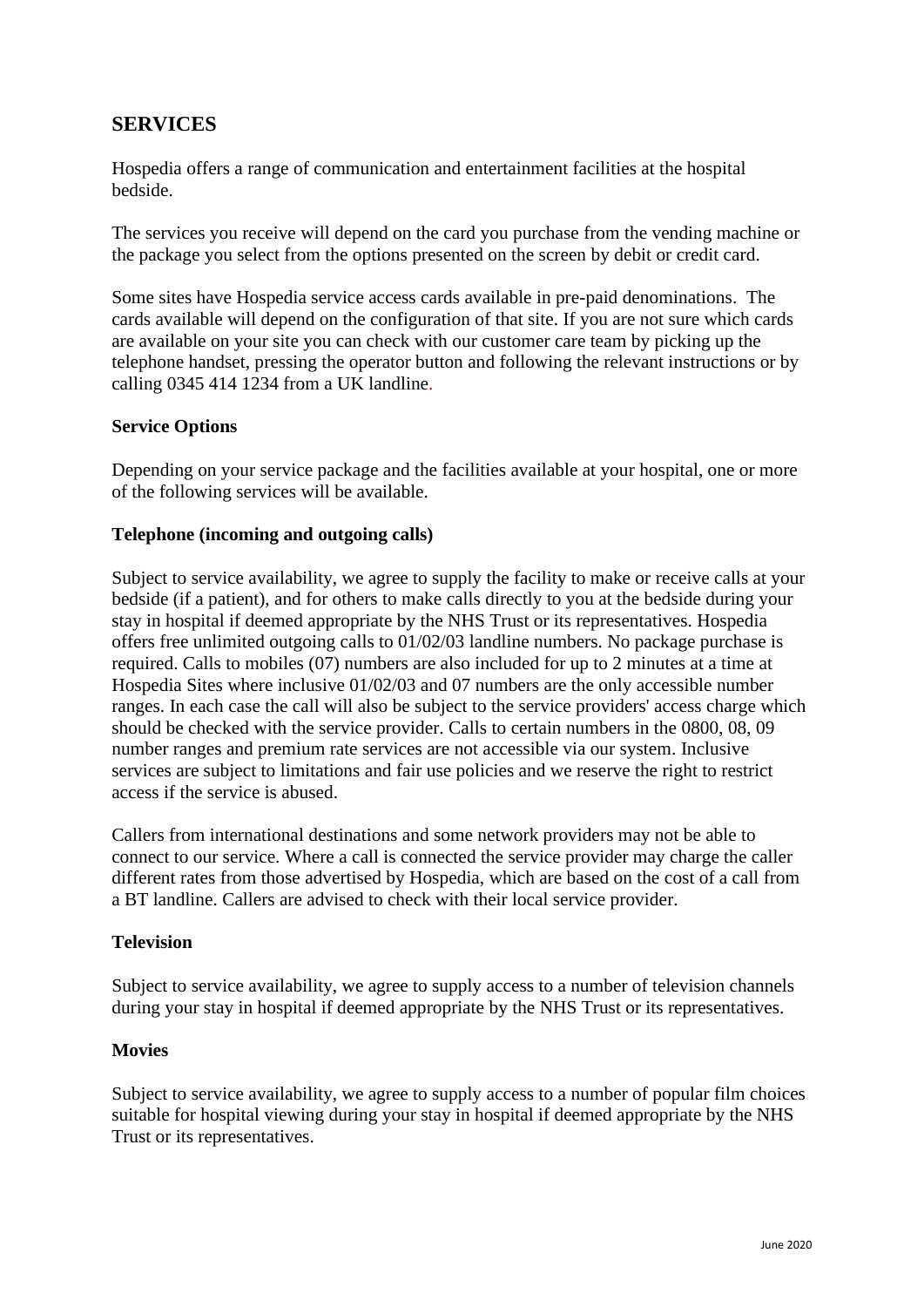## **Radio**

Subject to service availability, we agree to supply access to a number of radio stations free of charge (both local and national), during your stay in hospital if deemed appropriate by the NHS Trust or its representatives.

### **Internet & E-mail**

Subject to service availability, we agree to supply access to Internet and e-mail facilities during your stay in hospital if deemed appropriate by the NHS Trust or its representatives. Internet access is subject to a fair use policy including restrictions on download and streaming services.

Hospedia reserves the right to remove any of the above services at any time, without prior notice.

## **Content**

We always aim to ensure you will have access to a wide range of suitable television channels; however we cannot accept responsibility for the tone of content on those channels.

Where the service includes an on-screen programme guide this material is provided to Hospedia by the Press Association and is for your personal use only. You may not distribute the programme guide and the commercial exploitation of the programme guide is prohibited;

If you use the programme guide it is at your sole risk and neither Hospedia nor the Press Association or any of the Press Association's licensors gives any guarantee that the programme guide will be accurate or that the programme guide will be available at any specific time or at all.

We also offer advertising opportunities on our bedside units and we endeavour to ensure that all advertising placed is suitable for the audiences using the service.

Internet content is filtered by a third party service provider based on continuous analysis of site content.

# **PAYING FOR THE SERVICE**

You can pay for our services in a number of ways:

Purchasing a choice of Hospedia cards in pre-paid denominations or service specific Hospedia bundle cards from one of the Hospedia vending machines located in the hospital. The cards available will depend on the configuration of that site.

Pre-paid denomination specific cards will upload to the terminal when activated Services may then be selected from the menu options to the value of the credit purchased.

For Hospedia cards the available package is activated by selecting "Use vending machine card" from the bedside terminal home page and following the on-screen instructions to enter the 9 digit activation code printed on the card where this facility is available.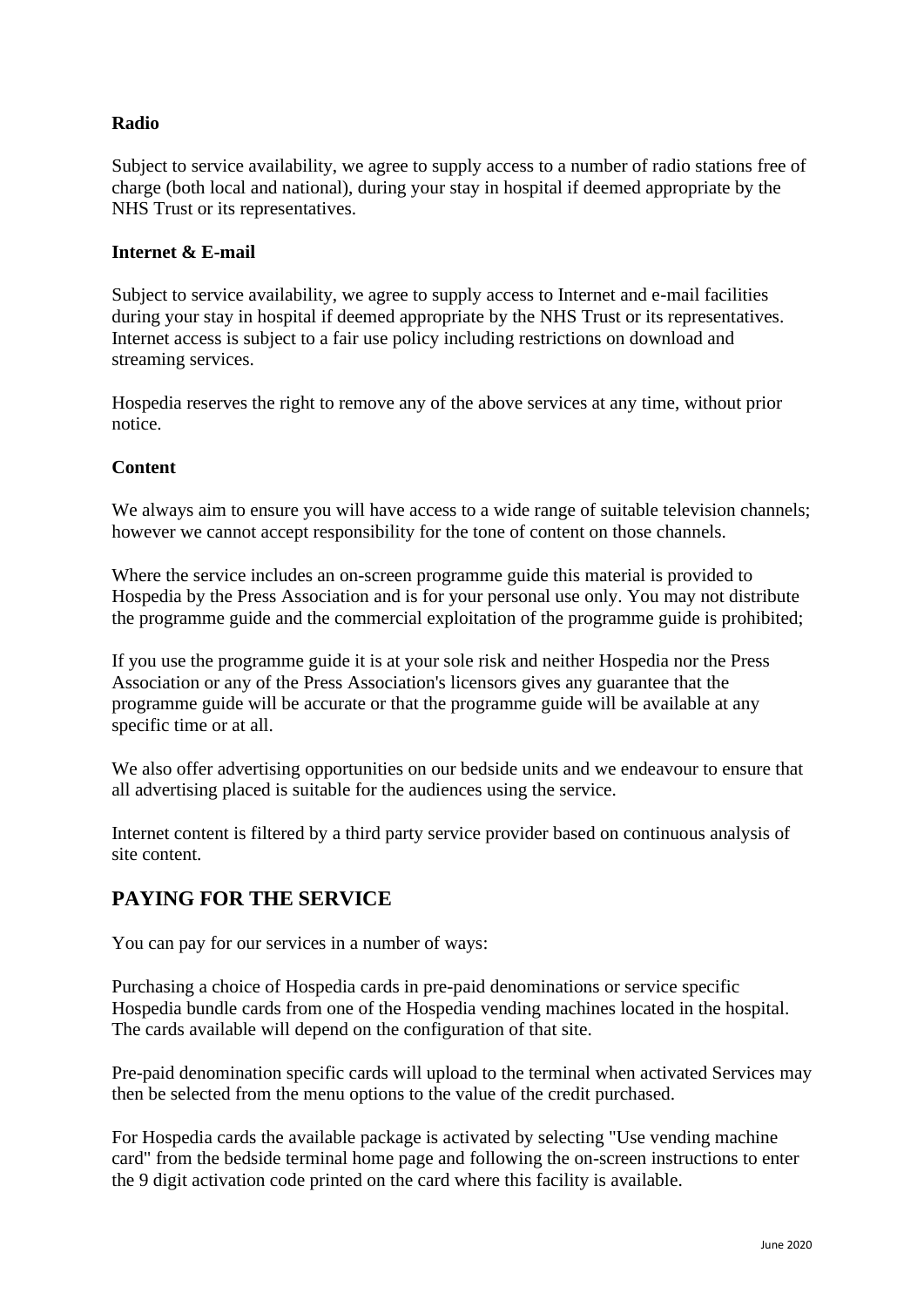Services may be also activated or credit uploaded to the bedside unit by pressing the "other services" button (where available), selecting our credit/debit purchase option and using one of the credit/debit cards shown. For security reasons there may be restrictions on the number of transactions you can make in a day.

Services may also be activated on the bedside unit, regardless of which Hospedia card type is used at your hospital, by calling the Hospedia customer care team and using one of the credit/debit cards we accept. The Hospedia customer care team can be reached on 0345 414 1234 or by lifting the handset and pressing the operator button on your terminal. For security reasons there may be restrictions on the number of transactions you can make in a day.

Details of our price plans and service packages will be found on our leaflets, information displays, vending machines and most bedside units. If you have any questions please lift the telephone handset to call our customer care team.

# **USING THE SERVICES**

#### **Starting to use the service**

Before starting to use the service, patients are required to register either by using the onscreen prompts or by picking up the telephone handset, and calling our customer care team free of charge and following the relevant instructions.

Users will need to provide a few details:

Your name - this enables us to identify you and assign your personal number; and

Date of birth - this allows us to distinguish between patients who may have similar names.

These details will be used as set out in the Hospedia Data Statement.

Hospedia reserves the right to refuse registration if we have reason to suspect that the equipment supplied would not be used as intended. Under these circumstances we are not obliged to give a reason for our decision.

If you do not register with us prior to using our services then we cannot guarantee that you will be able to make or receive telephone calls or use any services and any credit or services purchased will not be recorded in your name.

You acknowledge that registration or the purchase of credit or services provides only the opportunity to use the system and the Hospedia services, subject to availability, while you are a patient at the hospital for the period covered by the package you have selected so long as any necessary payments have been made. You agree that the purchase of a package or use of the system and the Hospedia services conveys no other rights or title to the system or its content.

Verbal or physical abuse of our staff is not tolerated. Under these circumstances, we reserve the right to suspend or terminate access to the system and the Hospedia services at any time and have no obligation to refund any monies paid.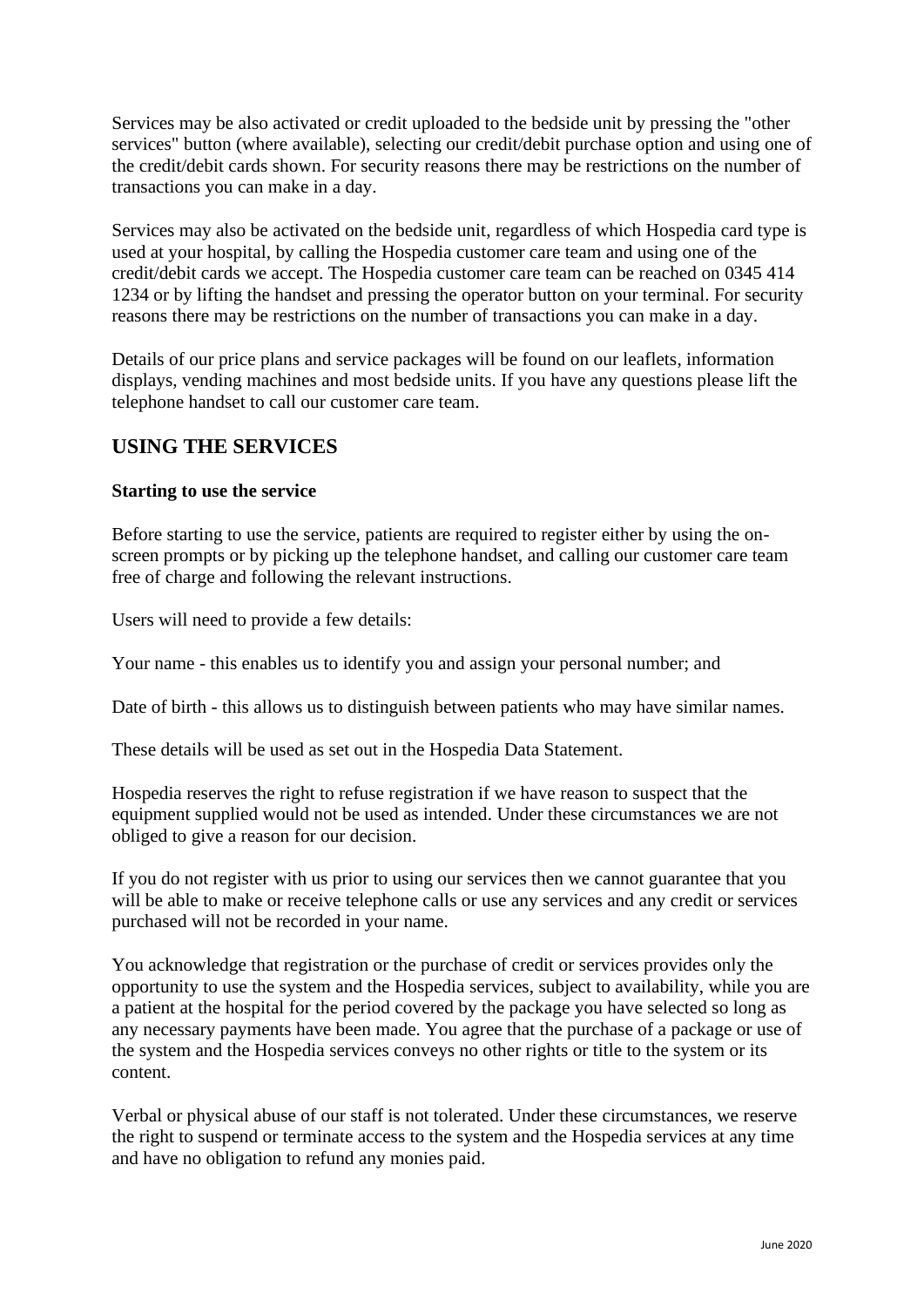You agree to take good care of the unit and all other Hospedia equipment and facilities. If your deliberate actions cause damage to either the bedside unit, payphone or any of our other equipment or facilities then we reserve the right to suspend or halt the service at any time and to pursue for damages. In such circumstances Hospedia have no obligation to refund any monies paid.

Our system and the Hospedia services must be used responsibly. The system must not be used to make calls or send e-mail or other messages of an offensive, indecent, menacing, or nuisance nature, nor must content of this nature be viewed using our services. Our system and the Hospedia services must not be used fraudulently or in connection with a criminal offence. If we reasonably believe that any of the above has occurred we reserve the right to suspend or halt the service at any time and report the matter to the relevant authorities.

## **Service delivery**

We aim to provide a high-quality and continuous service, unfortunately, given the environment in which we work there may be times when our service is unavailable.

The Hospedia system is not available at all bedsides and where no system is installed or where service is unavailable for any other reason we have no obligation to provide service.

During your stay in hospital if you report a fault with the bedside unit that is causing you inconvenience you may be entitled to free time or a refund. Under these circumstances please contact us by picking up the telephone handset, and calling our customer care team following the instructions on screen.

At times, we may be asked by the NHS Trust or its representatives to either temporarily or permanently suspend the entire service, or specific elements of the service. Under these circumstances we cannot offer any form of compensation.

If the fault or failure to provide a service is caused by factors outside of our reasonable control then we cannot accept responsibility. Under these circumstances we will endeavour to re-establish services as quickly as reasonably possible.

Hospitals undertake generator tests from time to time and during these periods we regret that our services will not be available. We do our best to return our units to normal service as quickly as possible after the event.

Occasionally we may have to change your phone number, or interrupt our services in order to resolve operational issues. Under these circumstances we will work to re-establish services as quickly as possible.

We reserve the right to suspend or remove the system or the Hospedia services at any time, without prior notification.

If you want to stop using our services at any time you can tell us by lifting the telephone handset and calling our customer care team and we will log you out of the system. Please note that unused packages purchased with a credit/debit card may be refunded in exceptional circumstances only. Refunds on cards purchased from vending machines can only be made if the Hospedia card purchased has not been used to pay for or activate any of our services.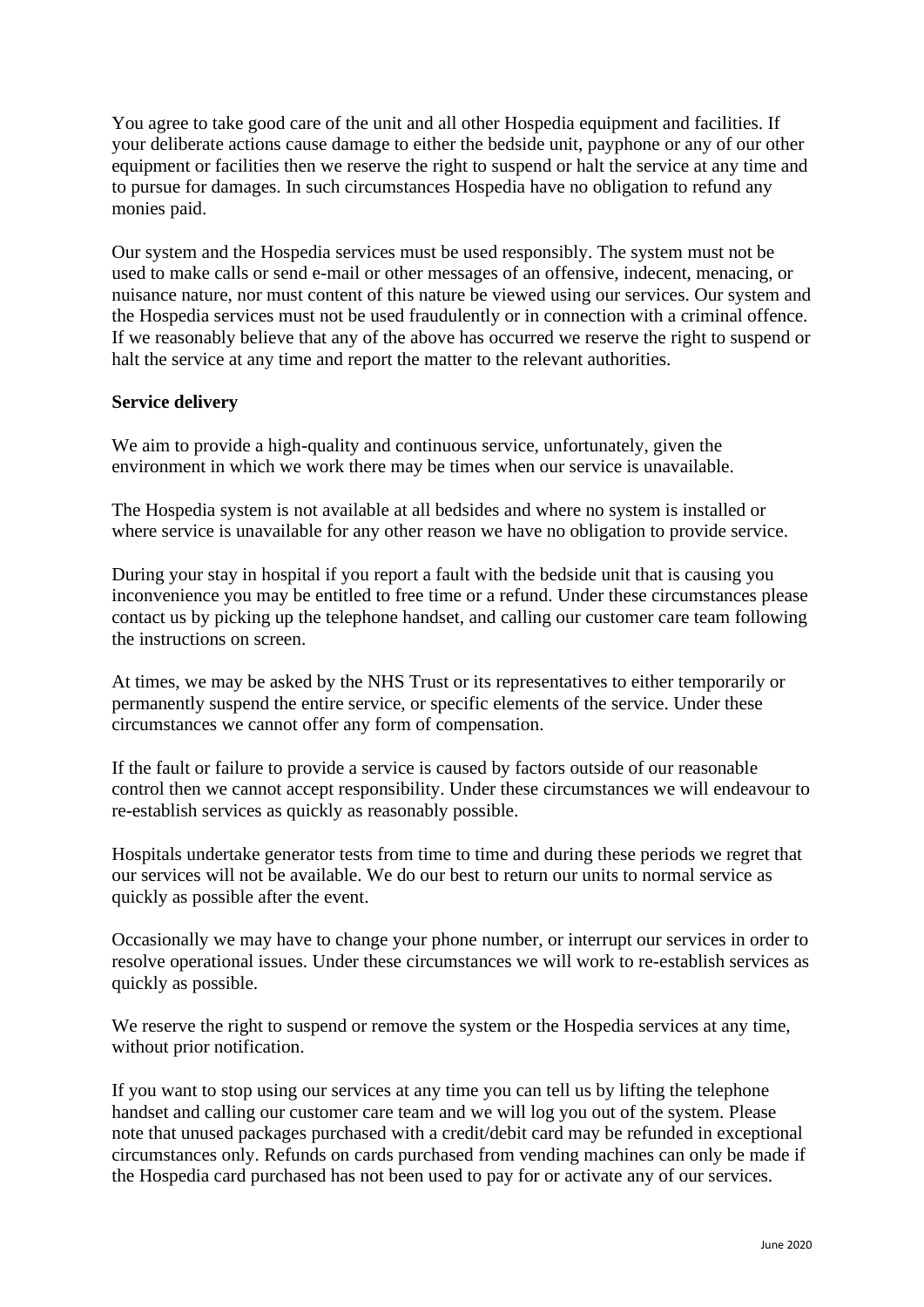# **Calling into the Hospital**

If caller tries to reach you but you have decided not to answer the phone, are on another call, or have left the hospital then we cannot refund the cost of any calls made to the bedside.

## **Moving beds**

If you move beds during your hospital stay you must inform us by following the instructions on screen or by calling our customer care team. If you do not inform us that you have moved beds in this way then we cannot guarantee that you will be able to make or receive telephone calls or use any other Hospedia services. Credit uploaded or Services you have purchased may be used by other patients.

If during your hospital stay you move beds and do not inform us by lifting the telephone handset, and calling our customer care team by following the instructions we cannot offer you a refund for any credit or services lost.

If you are to be moved to a ward within the hospital that does not have a working Hospedia system please inform us by lifting the telephone handset, and calling our customer care team. Any remaining credit will be refunded and the handling charge will not apply.

## **Leaving Hospital**

If you leave hospital you must inform us prior to your time of discharge (by picking up the telephone handset and calling our customer care team). If you do not we cannot guarantee that any credit or unused services you have purchased will not be used by another patient. Upon following the instructions you will no longer be registered as a current user of the system and your name will not be displayed when the handset is lifted.

# **REFUND POLICY**

If you purchase a Hospedia card using a vending machine:

The credit amount or a brief description of the service type and period of service purchased is shown on the Hospedia card. Part used services are not refundable in any circumstances. Part used Hospedia cards are not refundable unless the circumstances are deemed to be exceptional or you are moved to a ward, which does not have Hospedia services, in which case a written request must be submitted to our Customer Relations team with a full explanation and the original Hospedia card.

In the event of your Hospedia card being lost or stolen or used by another person with or without permission, we will not refund any credit which was stored on the card or the value of service that had been selected. In these circumstances, the Hospedia card is treated as cash and safekeeping is the responsibility of the card holder.

In the event of money being lost in a vending machine, as long as this is reported on the same day we will process a cheque refund subject to our regular audit identifying unaccounted credit. A cash refund may be possible if the user is present at the hospital when the audit is carried out.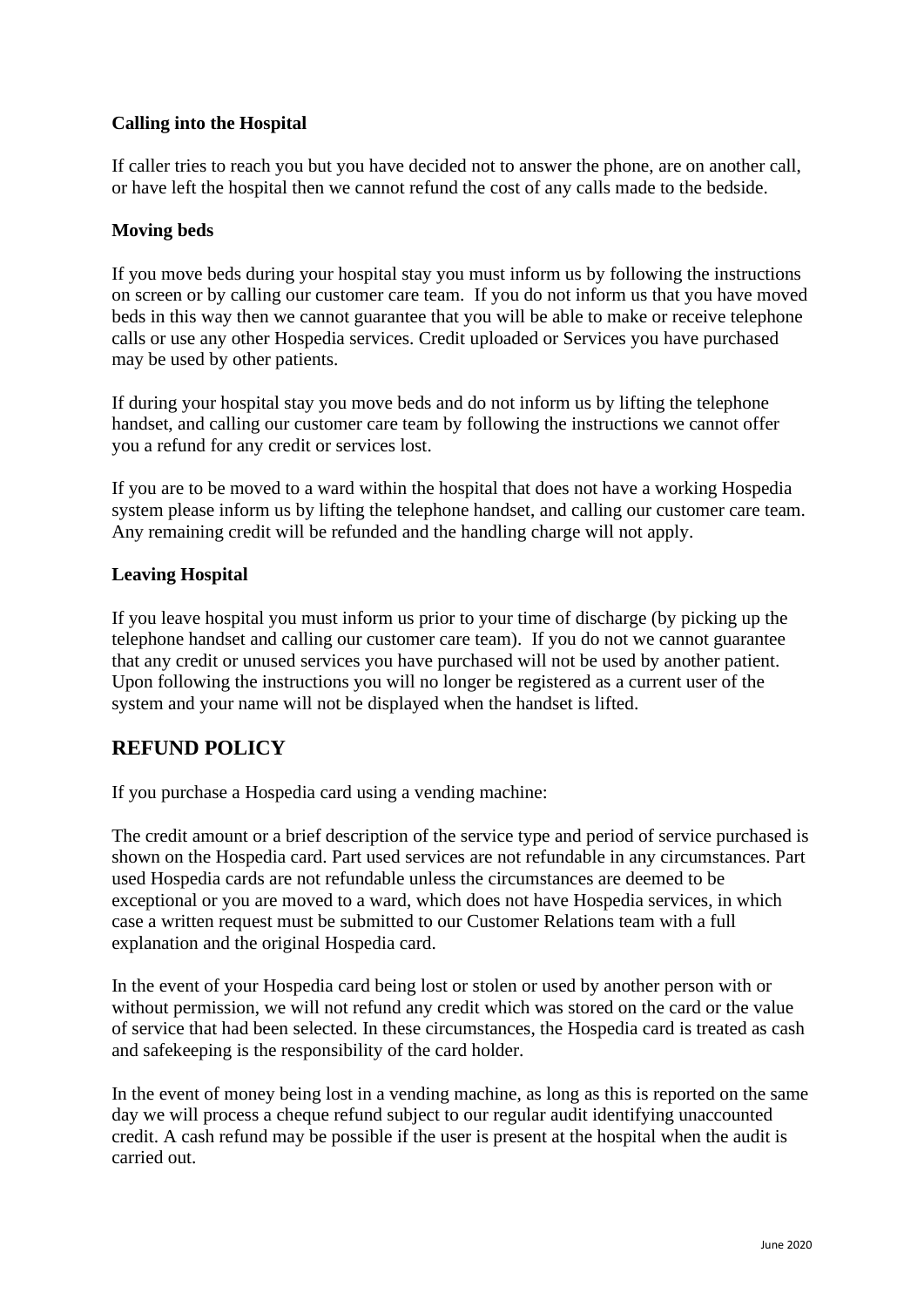We will process refunds against the original credit card for unused credit in your account at the time of processing the refund provided: (i) we have no reason to suspect that you are engaged in fraudulent or other criminal activities; and (ii) we are not prohibited from redeeming that stored value by any applicable law, regulation, court order or instruction or guidance of a competent regulatory authority.

To request a refund, please contact our customer care team by picking up the telephone handset at the bedside to call our customer care team or by calling 0345 414 1234 from a standard telephone line or by writing to our Customer Relations team within 28 days of your discharge from hospital.

Any refunds will be paid directly to the credit card used to make the original purchase within 28 working days of Hospedia receiving the request. We will not refund any free/bonus credit given to you.

To enable us to comply with our legal obligations, we may need to carry out checks to verify your identity before processing a redemption request and we reserve the right to refuse to process any redemption request if you fail to assist with that verification process.

# **COMMENTS AND CONCERNS**

If you wish to comment on or raise any concerns over any aspect of our service during your stay in hospital please contact our customer care team by lifting the telephone handset (available 24 hours a day, 7 days a week)

If you wish to comment on or raise any concerns over any aspect of our services after your hospital stay please write to us at: Customer Relations, Hospedia Ltd, Galloway House, Bankend Road, Dumfries, DG1 4ZZ or e-mail: [customer.relations@hospedia.com](mailto:customer.relations@hospedia.com)

# **CHANGES TO OUR SERVICE**

Sometimes we may need to change our charges, services and/or the terms and conditions of this agreement. We reserve the right to make changes to these at any time.

# **PART B - Terms of Use "Sky Sports channel pack"**

These Terms of Use set out the terms on which we provide the Sky Sports channel pack to you. This agreement is between you and British Sky Broadcasting Limited ("Sky") By purchasing a Sky Sports channel pack and proceeding to use the service, you confirm that you are bound by these Terms of Use.

## **You will need an active Hospedia pack to view the Sky Sports channel pack on your hospital TV.**

## **Once you confirm your purchase with Hospedia your access to the service will begin immediately.**

In these Terms of Use, "**service(s)**"means the services provided by Sky available via the Hospedia directory , "**content**" means the selection of linear channels that will be made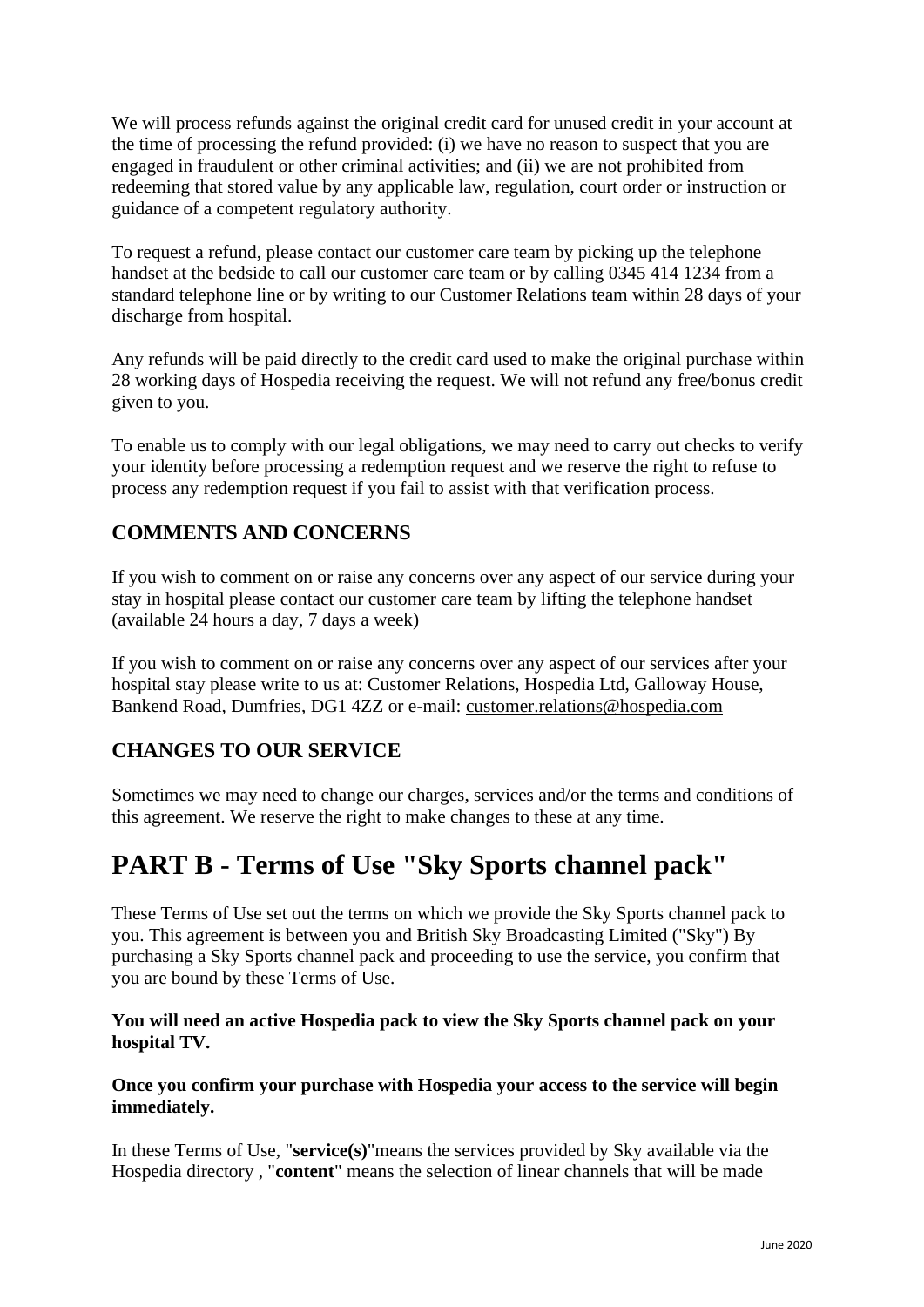available via the Sky Sports channel pack service, "**Hospedia service**" means the TV service provided by Hospedia and accessible via an active Hospedia bundle.

- 1. The service
	- a. To purchase the Sky Sports channel pack you must be aged 18 or over, have a valid credit or debit card and an active Hospedia pack.
	- b. The Sky Sports channel pack will give you immediate access to the content, direct to the hospital TV by your bed, for a 24 hour period.
	- c. Your credit or debit card will be debited straight away and as soon as you complete your purchase. Turning off your TV or leaving your bed will not stop or pause the access period. If you do turn off your TV during your access period and wish to continue watching content, simply follow on the onscreen instructions to resume viewing content.
	- d. Your access period will simply end 24 hours from when you purchased access. All relevant access periods will be told to you at the time of purchase.
- 2. Your permission to access the services and content
	- a. You may only access the content and service in the UK (including the Channel Islands and Isle of Man).
	- b. You may only use the service and content in the ways expressly permitted in these Terms of Use (as updated from time to time). You can only access the service and content for your personal, non-commercial use. You must follow our reasonable instructions and requirements in relation to how you use the service and content.
	- c. Some examples of the things you mustn't do:
		- i. Copy, rent, sell, reproduce, publish, republish, post, broadcast, frame, transmit the services or content (or any part of them), or make them available to the public, or authorise or assist anyone else to do so, except as permitted under the Copyright Designs and Patents Act 1988, as amended from time to time ("Act"). The exceptions in the Act are limited and you must make sure you are legally entitled to rely on one of them;
		- ii. make any direct or indirect charge for watching or using any part of the services or content;
		- iii. show any of the content or any part of the service in public to an audience, even if no direct or indirect charge is made;
		- iv. access or use the services or content for any improper or unlawful purpose or allow anyone else to do so.
- 3. Intellectual property rights
	- a. The services (and any other material or software made available as part of the services) and content are protected by intellectual property laws, our agreements with third parties, and these Terms of Use. All copyright, trademarks and all other intellectual property rights in the services and the content (and any other material, software or content made available as part of the services) will remain ours or, where applicable, our third party content partners/providers.
	- b. You mustn't copy (except as permitted under the Act (defined above), publish or republish, post, transmit, reverse engineer, decrypt, decompile, disassemble, alter or commercially exploit the software which we allow you to use or access in order to provide the service.
- 4. Changes to the service and content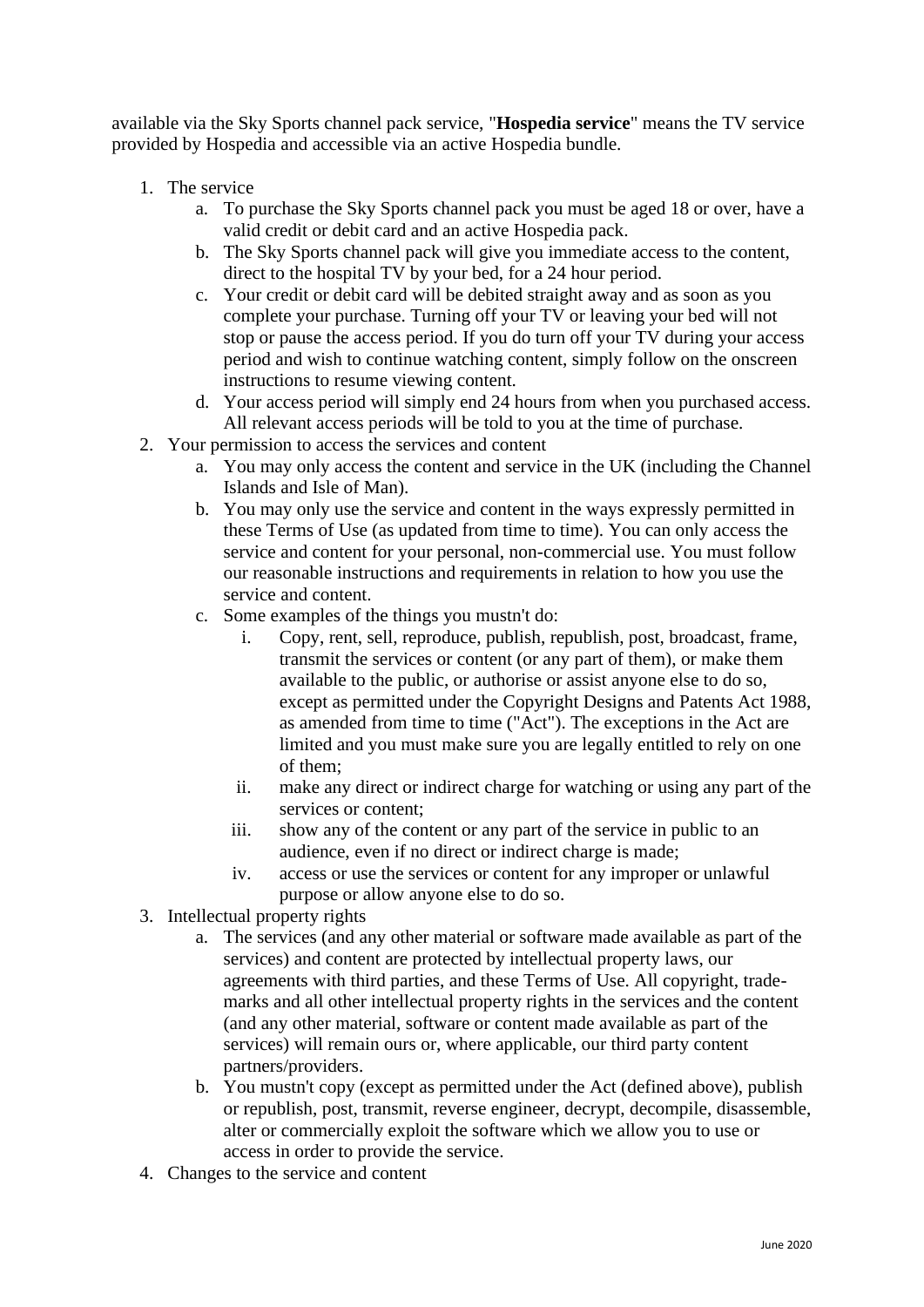- a. The service and content is variable and therefore may change from time to time or end without notice. We make no commitment to continue supporting the service on an ongoing basis.
- b. Some of the content we provide is supplied by third parties. The availability of such content is outside our control and we may be unable to make certain programmes available via the service (including live channels). We'll use our reasonable efforts to notify you in advance (via the Hospedia service or within the Sky Sports channel pack directory), about the unavailability of certain content. In addition, some features of the channels available via the Sky Sports channels pack service may differ from the channels broadcast on other platforms. For example, features such as teletext and the red button may be unavailable.
- c. In some cases it might not be possible or practical to give you advance notice; for example, if an urgent change is required for security reasons, or due to a request or demand or threat of action from a regulatory authority or other third party, or for any other reason which is beyond our reasonable control.
- 5. Sky's right to cancel our agreement

We can cancel our agreement with you (or any part of it) at any time. You'll have access to content purchased during the relevant access period for the remainder of the relevant access period and you'll continue to be charged for any content you purchase during the time you're able to access the service.

In any event, we may immediately suspend or restrict your use of all or any part of the services and/or content without refunding or compensating you if:

- a. you breach these Terms of Use or those of Hospedia;
- b. we suspect or believe that you've committed or may be committing any fraudulent activity against us or against any other person or organisation through your or their use of the service or content;
- c. or
- d. it's not reasonably avoidable due to technical or operational reasons which are beyond our reasonable control.
- 6. Sky's right to change these Terms of Use
	- a. We can change these Terms of Use at any time. The most up to date version of the Terms of Use will always be available via the Sky channel on the Hospedia service
- 7. Prices and payments
	- a. The price of the service is set out on the Sky Sports channel within the Hospedia service and may change from time to time
	- b. Prices include VAT and any applicable sales tax.
	- c. All payments to access the service are made to Hospedia in accordance with the Hospedia terms and conditions you agreed on purchasing your Hospedia bundle.
	- d. If you take up a special offer, the relevant terms and conditions will be varied to take account of the offer terms and conditions.
- 8. Liability
	- a. Nothing in these terms and conditions, limits our liability for death or personal injury caused by our negligence, fraud or fraudulent misrepresentation or for any matter that we cannot exclude or limit as a matter of law.